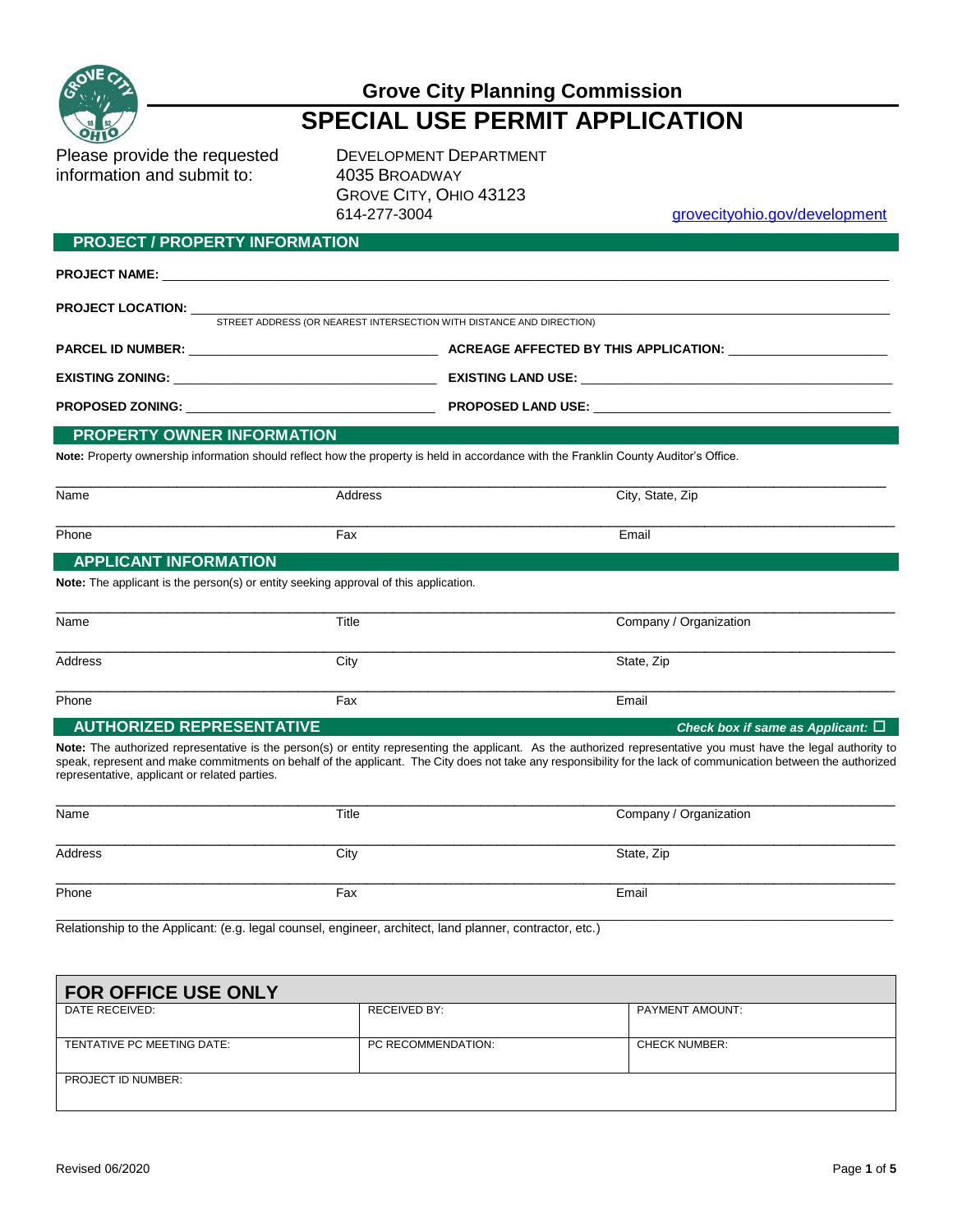| <b>ADDITIONAL PROJECT INFORMATION</b>                                                                                                                                                                                  |                                                                                                                             |
|------------------------------------------------------------------------------------------------------------------------------------------------------------------------------------------------------------------------|-----------------------------------------------------------------------------------------------------------------------------|
|                                                                                                                                                                                                                        |                                                                                                                             |
| <b>DEVELOPMENT TYPE: Commercial Retail</b><br>Commercial Office $\Box$                                                                                                                                                 | Industrial $\square$<br>Other $\Box$<br>Residential $\square$<br>Mixed $\square$                                            |
|                                                                                                                                                                                                                        |                                                                                                                             |
|                                                                                                                                                                                                                        |                                                                                                                             |
|                                                                                                                                                                                                                        |                                                                                                                             |
|                                                                                                                                                                                                                        | ESTIMATED VALUATION OF BUILDING IMPROVEMENTS: ________________ ESTIMATED VALUATION OF SITE IMPROVEMENTS: ___________        |
| PROPERTY OWNER AUTHORIZATION OF APPLICANT SUBMITTAL AND SITE VISIT(S)                                                                                                                                                  |                                                                                                                             |
|                                                                                                                                                                                                                        |                                                                                                                             |
|                                                                                                                                                                                                                        |                                                                                                                             |
| bound by all representations and agreements made by the applicant and/or their authorized representative.                                                                                                              |                                                                                                                             |
|                                                                                                                                                                                                                        | Additionally, as the current property owner, knowing that site visits to the property may be necessary, I hereby authorize  |
| City representatives to enter, photograph and post notices on the property described in this application.                                                                                                              |                                                                                                                             |
|                                                                                                                                                                                                                        |                                                                                                                             |
| STATE OF OHIO, COUNTY OF FRANKLIN                                                                                                                                                                                      |                                                                                                                             |
| The above individual(s), being first duly sworn, deposes on oath and says that he/she has read the foregoing<br>affidavit subscribed by him/her, knows the contents thereof, and that the statements therein are true. |                                                                                                                             |
| SUBSCRIBED AND SWORN TO before me this ________ day of __________________________, 20____.                                                                                                                             |                                                                                                                             |
| Official Seal and Signature of Notary Public                                                                                                                                                                           |                                                                                                                             |
| APPLICANT'S / AUTHORIZED REPRESENTATIVE'S AFFIDAVIT                                                                                                                                                                    |                                                                                                                             |
|                                                                                                                                                                                                                        |                                                                                                                             |
|                                                                                                                                                                                                                        |                                                                                                                             |
|                                                                                                                                                                                                                        | have read and understand the contents of this application. The information contained in this application, attached exhibits |
| and other information submitted is complete and in all respects true and correct, to the best of my knowledge and belief.                                                                                              |                                                                                                                             |
|                                                                                                                                                                                                                        |                                                                                                                             |
| STATE OF OHIO, COUNTY OF FRANKLIN                                                                                                                                                                                      |                                                                                                                             |
| The above individual(s), being first duly sworn, deposes on oath and says that he/she has read the foregoing<br>affidavit subscribed by him/her, knows the contents thereof, and that the statements therein are true. |                                                                                                                             |
| SUBSCRIBED AND SWORN TO before me this ________ day of __________________________, 20____.                                                                                                                             |                                                                                                                             |
| $\begin{array}{ccccccccccccccccc}\n\hline\n\end{array}$                                                                                                                                                                |                                                                                                                             |

| Official Seal and Signature of Notary Public |  |
|----------------------------------------------|--|
|----------------------------------------------|--|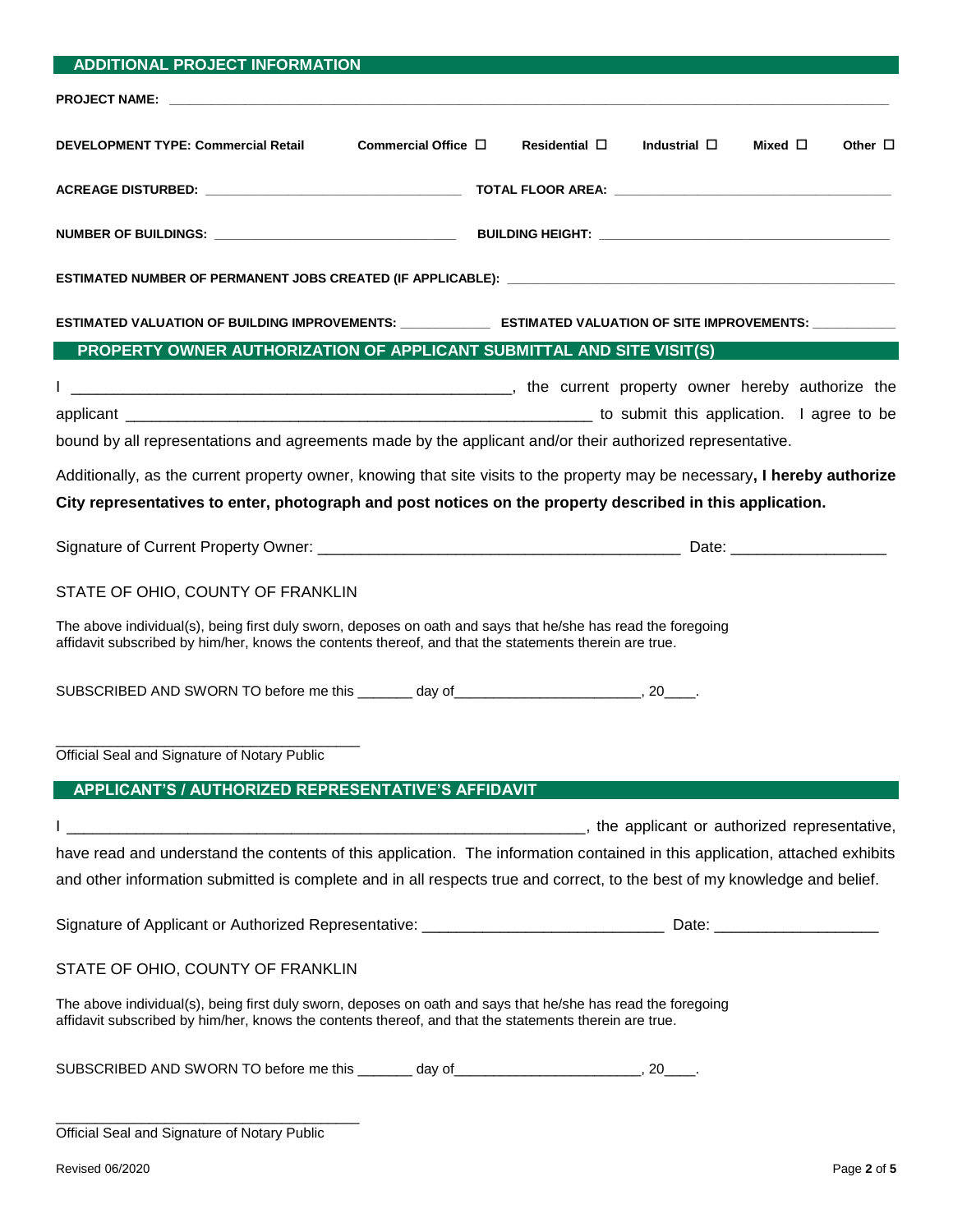#### **REVIEW FEES**

**INSTRUCTIONS:** All blanks/boxes must be completed or checked in order for the application submittal to be considered complete. The submittal shall include the required number of copies (properly folded and collated) and contain all required supplementary documentation. Submitted materials shall be accurate, measurable and shall address all required checklist items contained within the attached supplemental requirements.

| <b>Application Processing Fee:</b> |   | 100.00 |
|------------------------------------|---|--------|
| Total Submittal Fee:               | S |        |

## **GROVECITY2050 GUIDING PRINCIPLES**

In January 2018, the City of Grove City adopted the GroveCity2050 Community Plan to update the City's plans and policies to proactively shape where and how the community will grow. The Plan contains specific goals, objectives and actions to guide development in Grove City as well as five (5) guiding principles. All applications submitted for Planning Commission will be reviewed based on the following principles:

- 1. The City's small-town character shall be preserved while continuing to bring additional employment opportunities, residents and amenities to the community.
- 2. Quality design shall be emphasized for all uses to create an attractive and distinctive public and private realm.
- 3. Places shall be connected to improve the function of the street network and create safe opportunities to walk, bike and access public transportation throughout the community.
- 4. Future development shall preserve, protect and enhance the City's natural and built character through sustainable practices, prioritizing parks and open space and emphasizing historic preservation.
- 5. Development shall provide the City with a net fiscal benefit.

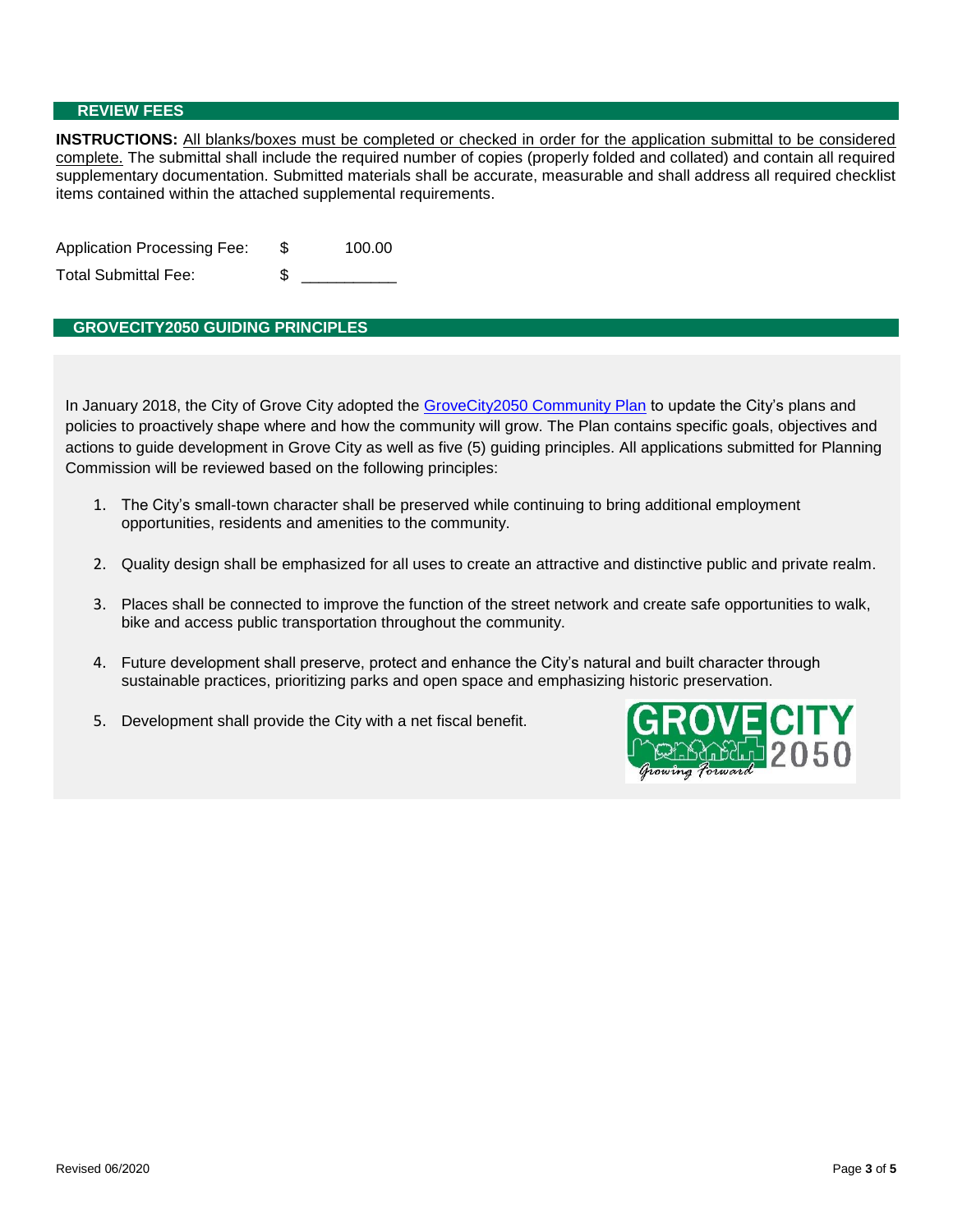### **THE CITY OF GROVE CITY SUBMITTAL REQUIREMENTS: SPECIAL USE PERMIT**



The Planning Commission shall consider approval of applications for special permit uses and forward its recommendations to City Council for their consideration **if** the following findings are made by the Commission:

- the proposed use shall be harmonious with the existing or intended character of the district and nearby affected districts and shall not change the essential character of the districts;
- the proposed use shall not adversely affect the use of adjacent property;
- the proposed use shall not adversely affect the health, safety, morals, or welfare of persons residing or working in the neighborhood;
- the proposed use shall be in accordance with the general and specific objectives and the purpose and intent of the zoning code and land use plan and any other plans and ordinances of the City;
- the proposed use complies with the applicable specific provisions and standards of this Code;
- the proposed use shall be found to meet the definition and intent of a use specifically listed as a special use in the district in which it is proposed to be located;

#### **Please indicate below the type of Special Use Permit being requested:**

- Adult Bookstore/Novelty Store
- □ Adult Entertainment Establishments
- □ Adult Film and Video Tape Sales
- □ Adult Motion Picture Theater
- □ Automobile and Other Motor Vehicle Repair. Services and Garage Automobile Dealers Bed and Breakfast Inns
- □ Boarding Houses
- □ Car Wash Establishments
- D Davcare Centers
- D Dealers in New and Used motorcycle, motorized bicycle, tricycle and off-road motorized recreational vehicles
- D Dog and Cat Kennels
- Drive-Thru Stations
- Gasoline Service Stations
- $\Box$  Group Family Homes
- Group Multi-Family Homes
- **D** Mini-Storage Facility
- □ Outdoor Concerts<br>□ Outdoor Sales and
- Outdoor Sales and Storage
- Outdoor Seating (eating establishments)
- $\Box$  Pet shops (excludes boarding)
- $\Box$  Radio and television antenna or antenna tower (only in IND-1, IND-2, IND-3 or SD-4 District).
- $\Box$  Sale, rental, barter or trade of weapons/explosives

PLEASE SUBMIT THE FOLLOWING FOR INITIAL STAFF REVIEW: All plans shall be stapled, folded and properly collated. In addition, staff may later request plans that incorporate review comments.

One signed application and notarized application

Appropriate fee (\$100) - **Please note that either cash, checks or credit card payments will be accepted. For credit card payments call 614-277-3004.**

A project narrative describing the nature of the project as well as how the proposed development relates to existing and future land use in the surrounding area in terms of character, street design, trail connectivity, open space and other improvements

A metes and bounds legal description and survey, stamped by a certified surveyor of the property

A proposed Development Standards Text

A site plan showing improvements associated with Special Use

**NOTE:** One (1) paper copy (8 1/2 x 11) of all final materials being presented to Planning Commission will be required, as well as one 24 x 36 copy of all plan sheets, if applicable.

For additional information, contact the Grove City Development Department at 614-277-3004 or visit the Development Department at www.grovecityohio.gov/development.